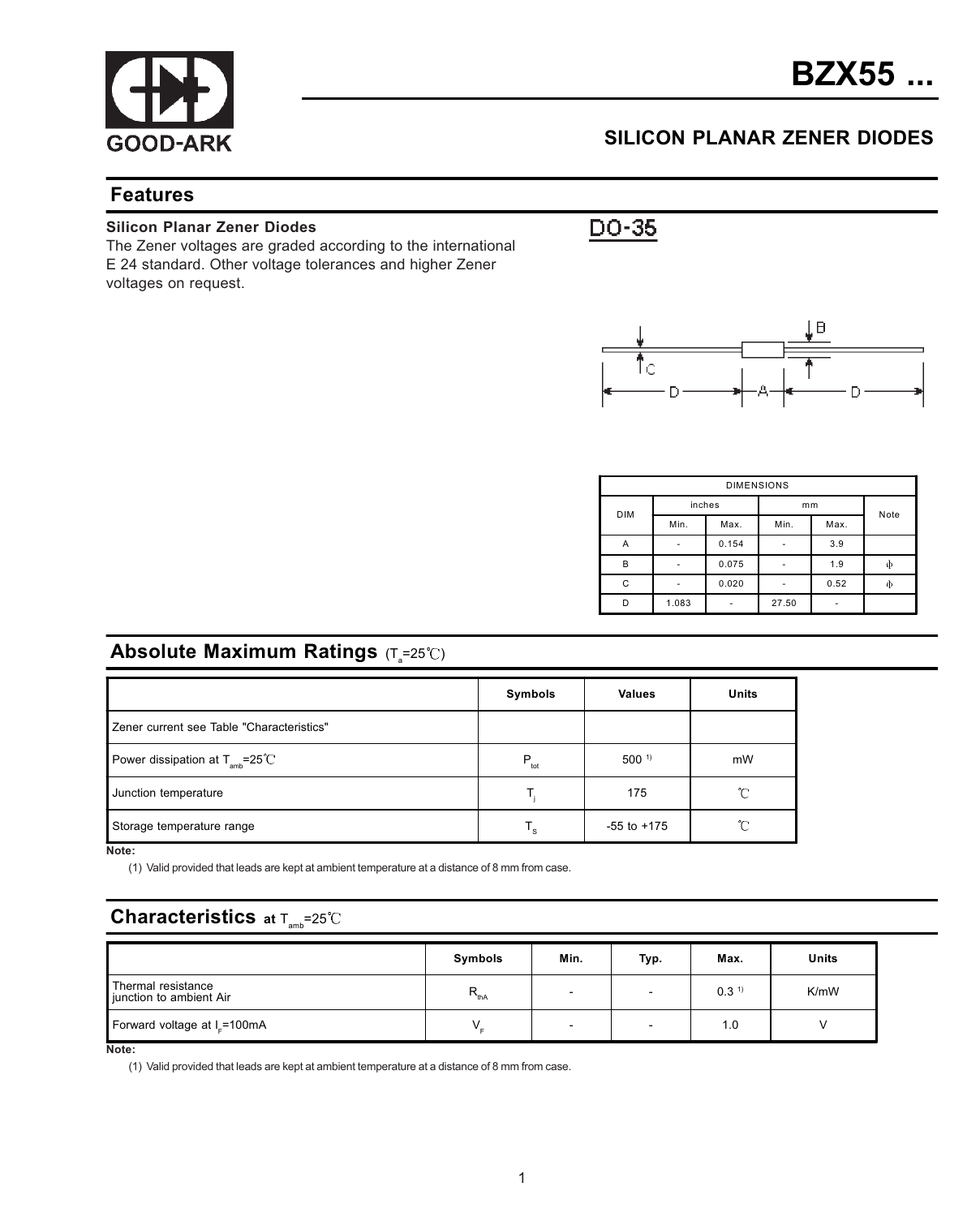|                    | Zener voltage range 1)                             |              |                                                                                                                       | Dynamic resistance |                                        |              | Reverse leakage current |            |                | Temp. coefficient<br>of Zener voltage |
|--------------------|----------------------------------------------------|--------------|-----------------------------------------------------------------------------------------------------------------------|--------------------|----------------------------------------|--------------|-------------------------|------------|----------------|---------------------------------------|
| Type               | $I_{z\tau}$ for $V_{z\tau}$ $^{2)}$<br>${\rm V_{z$ |              | $\mathsf{r}_{z\bar{\jmath}\bar{\imath}}$ and $\mathsf{r}_{z\bar{\jmath}\bar{\imath}}$ at $\mathsf{l}_{z\bar{\kappa}}$ |                    | $I_R$ and $I_R$ <sup>2)</sup> at $V_R$ |              |                         | $TK_{vz}$  |                |                                       |
|                    | V                                                  | mA           |                                                                                                                       | $\Omega$           | $\Omega$                               | m A          | uA                      | uA         | $\vee$         | $%$ /K                                |
| <b>BZX55/C 0V8</b> | 0.8                                                | 5            | 0.730.83                                                                                                              | < 8                | 50                                     | $\mathbf{1}$ |                         |            |                | $-0.26$ $-0.23$                       |
| BZX55/C 2V0        | 2.0                                                | 5            | 1.92.1                                                                                                                | <85                | ${}^{8600}$                            | $\mathbf{1}$ | 100                     | ${}^{200}$ | $\mathbf{1}$   | $-0.09 -0.06$                         |
| BZX55/C 2V4        | 2.4                                                | 5            | 2.28  2.56                                                                                                            | 85                 | ${}^{8600}$                            | $\mathbf{1}$ | 50                      | 100        | $\mathbf{1}$   | $-0.09 -0.06$                         |
| BZX55/C 2V7        | 2.7                                                | 5            | 2.52.9                                                                                                                | < 85               | ${}^{8600}$                            | $\mathbf{1}$ | < 10                    | 50         | $\mathbf{1}$   | $-0.09 -0.06$                         |
| <b>BZX55/C 3V0</b> | 3.0                                                | 5            | 2.83.2                                                                                                                | < 85               | ${}^{8600}$                            | $\mathbf{1}$ | < 4                     | <40        | $\mathbf{1}$   | $-0.08$ $-0.05$                       |
| BZX55/C 3V3        | 3.3                                                | 5            | 3.13.5                                                                                                                | < 85               | ${}^{8600}$                            | $\mathbf{1}$ | $\leq$ 2                | 40         | $\mathbf{1}$   | $-0.08$ $-0.05$                       |
| BZX55/C 3V6        | 3.6                                                | 5            | 3.43.8                                                                                                                | < 85               | ${}^{8600}$                            | $\mathbf{1}$ | $\leq$ 2                | 40         | $\mathbf{1}$   | $-0.08$ $-0.05$                       |
| BZX55/C 3V9        | 3.9                                                | 5            | 3.74.1                                                                                                                | < 85               | ${}^{8600}$                            | $\mathbf{1}$ | $\leq$ 2                | <40        | $\mathbf{1}$   | $-0.08$ $-0.05$                       |
| BZX55/C 4V3        | 4.3                                                | 5            | 4.04.6                                                                                                                | ~175               | 800                                    | $\mathbf{1}$ | < 1                     | ~120       | $\mathbf{1}$   | $-0.06$ $-0.03$                       |
| BZX55/C 4V7        | 4.7                                                | 5            | 4.45.0                                                                                                                | <60                | ${}^{8600}$                            | $\mathbf{1}$ | <0.5                    | < 10       | $\mathbf{1}$   | $-0.05+0.02$                          |
| BZX55/C 5V1        | 5.1                                                | 5            | 4.85.4                                                                                                                | < 35               | < 550                                  | $\mathbf{1}$ | 0.1                     | $\leq$ 2   | $\mathbf{1}$   | $-0.02+0.02$                          |
| <b>BZX55/C 5V6</b> | 5.6                                                | 5            | 5.26.0                                                                                                                | ~125               | < 450                                  | $\mathbf{1}$ | < 0.1                   | $\leq$ 2   | $\mathbf{1}$   | $-0.05+0.05$                          |
| BZX55/C 6V2        | 6.2                                                | 5            | 5.86.6                                                                                                                | < 10               | ${}^{200}$                             | $\mathbf{1}$ | 0.1                     | $\leq$ 2   | $\overline{2}$ | 0.030.06                              |
| <b>BZX55/C 6V8</b> | 6.8                                                | 5            | 6.47.2                                                                                                                | ≺8                 | 150                                    | $\mathbf{1}$ | 0.1                     | $\leq$ 2   | 3              | 0.030.07                              |
| <b>BZX55/C 7V5</b> | 7.5                                                | 5            | 7.07.9                                                                                                                | < 7                | 50                                     | $\mathbf{1}$ | 0.1                     | $\leq$ 2   | 5              | 0.030.07                              |
| BZX55/C 8V2        | 8.2                                                | 5            | 7.78.7                                                                                                                | ~1                 | 50                                     | $\mathbf{1}$ | < 0.1                   | $\leq$ 2   | 6.2            | 0.030.08                              |
| BZX55/C 9V1        | 9.1                                                | 5            | 8.59.6                                                                                                                | < 10               | 50                                     | $\mathbf{1}$ | 0.1                     | $\leq$ 2   | 6.8            | 0.030.09                              |
| BZX55/C 10         | 10                                                 | 5            | 9.410.6                                                                                                               | < 15               | ~10                                    | $\mathbf{1}$ | 0.1                     | $\leq$ 2   | 7.5            | 0.030.1                               |
| BZX55/C 11         | 11                                                 | 5            | 10.411.6                                                                                                              | ~120               | ~10                                    | $\mathbf{1}$ | 0.1                     | $\leq$ 2   | 8.2            | 0.030.11                              |
| BZX55/C 12         | 12                                                 | 5            | 11.412.7                                                                                                              | 20                 | ${}^{890}$                             | $\mathbf{1}$ | < 0.1                   | $\leq$ 2   | 9.1            | 0.030.11                              |
| BZX55/C 13         | 13                                                 | 5            | 12.414.1                                                                                                              | ~126               | 110                                    | $\mathbf{1}$ | 0.1                     | $\leq$ 2   | 10             | 0.030.11                              |
| BZX55/C 15         | 15                                                 | 5            | 13.8  15.6                                                                                                            | <30                | 110                                    | $\mathbf{1}$ | 0.1                     | $\leq$ 2   | 11             | 0.030.11                              |
| BZX55/C 16         | 16                                                 | 5            | 15.317.1                                                                                                              | 40                 | 170                                    | $\mathbf{1}$ | 0.1                     | $\leq$ 2   | 12             | 0.030.11                              |
| BZX55/C 18         | 18                                                 | 5            | 16.819.1                                                                                                              | 50                 | 170                                    | $\mathbf{1}$ | < 0.1                   | $\leq$ 2   | 13             | 0.030.11                              |
| BZX55/C 20         | 20                                                 | 5            | 18.821.2                                                                                                              | < 55               | < 220                                  | $\mathbf{1}$ | 0.1                     | $\leq$ 2   | 15             | 0.030.11                              |
| BZX55/C 22         | 22                                                 | 5            | 20.8  23.3                                                                                                            | < 55               | < 220                                  | $\mathbf{1}$ | 0.1                     | $\leq$ 2   | 16             | 0.040.12                              |
| BZX55/C 24         | 24                                                 | 5            | 22.8  25.6                                                                                                            | 80                 | < 220                                  | $\mathbf{1}$ | 0.1                     | $\leq$ 2   | 18             | 0.040.12                              |
| BZX55/C 27         | 27                                                 | 5            | 25.1  28.9                                                                                                            | 80                 | < 220                                  | $\mathbf{1}$ | < 0.1                   | $\leq$ 2   | 20             | 0.040.12                              |
| BZX55/C 30         | 30                                                 | 5            | 28  32                                                                                                                | 80                 | < 220                                  | $\mathbf{1}$ | < 0.1                   | $\leq$ 2   | 22             | 0.040.12                              |
| BZX55/C 33         | 33                                                 | 5            | 3135                                                                                                                  | 80                 | < 220                                  | $\mathbf{1}$ | < 0.1                   | $\leq$ 2   | 24             | 0.040.12                              |
| BZX55/C 36         | 36                                                 | 5            | 34  38                                                                                                                | 80                 | < 220                                  | $\mathbf{1}$ | < 0.1                   | $\leq$ 2   | 27             | 0.040.12                              |
| BZX55/C 39         | 39                                                 | 2.5          | 3741                                                                                                                  | ${}^{890}$         | ${}^{500}$                             | 0.5          | < 0.1                   | < 5        | 30             | 0.040.12                              |
| BZX55/C 43         | 43                                                 | 2.5          | 4046                                                                                                                  | ${}^{890}$         | ${}^{500}$                             | 0.5          | < 0.1                   | < 5        | 33             | 0.040.12                              |
| BZX55/C 47         | 47                                                 | 2.5          | 44  50                                                                                                                | 110                | ${}^{8600}$                            | 0.5          | < 0.1                   | < 5        | 36             | 0.040.12                              |
| BZX55/C 51         | 51                                                 | 2.5          | 48  54                                                                                                                | < 125              | ~1700                                  | 0.5          | < 0.1                   | < 10       | 39             | 0.040.12                              |
| BZX55/C 56         | 56                                                 | 2.5          | 5260                                                                                                                  | < 135              | ~1700                                  | 0.5          | < 0.1                   | < 10       | 43             | 0.040.12                              |
| BZX55/C 62         | 62                                                 | 2.5          | 58  66                                                                                                                | < 150              | 1000                                   | 0.5          | < 0.1                   | < 10       | 47             | 0.040.12                              |
| BZX55/C 68         | 68                                                 | 2.5          | 64  72                                                                                                                | < 200              | 1000                                   | 0.5          | < 0.1                   | < 10       | 51             | 0.040.12                              |
| BZX55/C 75         | 75                                                 | 2.5          | 70  79                                                                                                                | < 250              | 1000                                   | 0.5          | < 0.1                   | < 10       | 56             | 0.040.12                              |
| BZX55/C 82         | 82                                                 | 2.5          | 77  87                                                                                                                | 300                | 1500                                   | 0.25         | 50.1                    | <10        | 62             | 0.050.12                              |
| BZX55/C 91         | 91                                                 | $\mathbf{1}$ | 8596                                                                                                                  | < 450              | $2000$                                 | 0.1          | < 0.1                   | < 10       | 68             | 0.050.12                              |
| BZX55/C 100        | 100                                                | $\mathbf{1}$ | 94  106                                                                                                               | <450               | < 5000                                 | 0.1          | < 0.1                   | 10         | 75             | 0.050.12                              |
| BZX55/C 110        | 110                                                | $\mathbf{1}$ | 104  116                                                                                                              | ~1600              | < 5000                                 | 0.1          | < 0.1                   | 10         | 82             | 0.050.12                              |
| BZX55/C 120        | 120                                                | $\mathbf{1}$ | 114  127                                                                                                              | < 800              | < 5500                                 | 0.1          | < 0.1                   | 10         | 91             | 0.050.12                              |
| BZX55/C 130        | 130                                                | $\mathbf{1}$ | 124  141                                                                                                              | < 950              | <6000                                  | 0.1          | < 0.1                   | 10         | 100            | 0.050.12                              |
| BZX55/C 150        | 150                                                | $\mathbf{1}$ | 138  156                                                                                                              | < 1250             | <6500                                  | 0.1          | < 0.1                   | 10         | 110            | 0.050.12                              |
| BZX55/C 160        | 160                                                | $\mathbf{1}$ | 153  171                                                                                                              | 1400               | ~17000                                 | 0.1          | < 0.1                   | 10         | 120            | 0.050.12                              |
| BZX55/C 180        | 180                                                | $\mathbf{1}$ | 168  191                                                                                                              | 1700               | <8500                                  | 0.1          | < 0.1                   | 10         | 130            | 0.050.12                              |
| BZX55/C 200        | 200                                                | $\mathbf{1}$ | 188  212                                                                                                              | $2000$             | 10000                                  | 0.1          | < 0.1                   | 10         | 150            | 0.050.12                              |
| Notes:             |                                                    |              |                                                                                                                       |                    |                                        |              |                         |            |                |                                       |

ou.<br>(1) Tested with pulses tp=20ms.<br>(2) Valid provided that leads are kept at ambient temperature at a distance of 8 mm from case.

(3) The BZX55-C0V8 is a silicon diode with operation in forward direction. Hence, the index of all parameters should be "F"

instead of "Z". Connect the cathode lead to the negative pole.